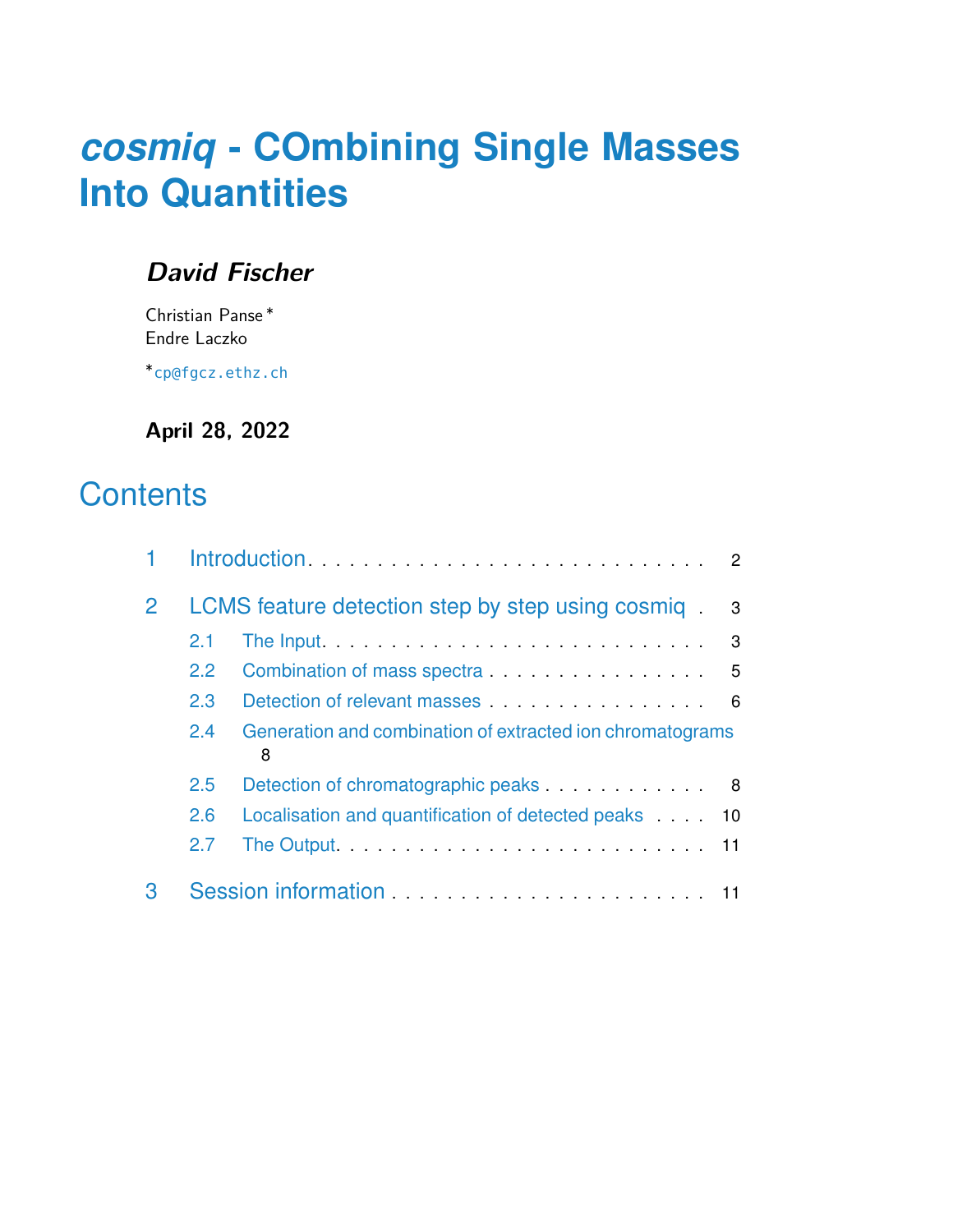## 1 Introduction

<span id="page-1-0"></span>[cosmiq](http://bioconductor.org/packages/cosmiq) is a tool for the preprocessing of liquid- or gas-chromatography mass spectrometry (LCMS/GCMS) data with a focus on metabolomics or lipidomics applications. *[cosmiq](http://bioconductor.org/packages/cosmiq)* has been developed and has shown to be effective using liquid ultra performance capillary chromatography coupled with high accuracy mass data (full width at half maximun  $>$  20000), e.g. using TOF or Q-TOF type mass spectrometer. The data we have used consists of one hundreds files having a size of approx. 500MBytes each (see also [\[1,](#page-12-0) to be published]).

Because those high resolution data are too huge for beeing included in the package we will demonstate the usage of the *[cosmiq](http://bioconductor.org/packages/cosmiq)* package using the smaller [faahKO](http://bioconductor.org/packages/faahKO) data set which is already available on Bioconductor.

The following code of the cosmiq wrapper function shows a typical usage:

```
> library(cosmiq)
> cdfpath <- file.path(find.package("faahKO"), "cdf")
> my.input.files <- dir(c(paste(cdfpath, "WT", sep='/'),
+ paste(cdfpath, "KO", sep='/')), full.names=TRUE)
> # run cosmiq wrapper function
> #
> x <- cosmiq(files=my.input.files, mzbin=0.25, SNR.Th=0, linear=TRUE)
> #
>
> # graph result
> image(t(x$eicmatrix), main='mz versus RT map')
> head(x$xs@peaks)
```
The cosmiq function is composed of the following steps:

- Combining spectra
- Detecting mz peaks on master spectrum
- Quantifying masses
- RT correction
- Computing the EIC matrix
- Detecting chromatographic peaks from EIC matrix
- Quantifying mz/RT features

<span id="page-1-1"></span>cosmiq uses the [xcms](http://bioconductor.org/packages/xcms) [\[2\]](#page-12-1) object structur for handling the data. The following pages of this vignette are indented to demonstrate how all the steps can be run manually using the  $faahKO$  data set.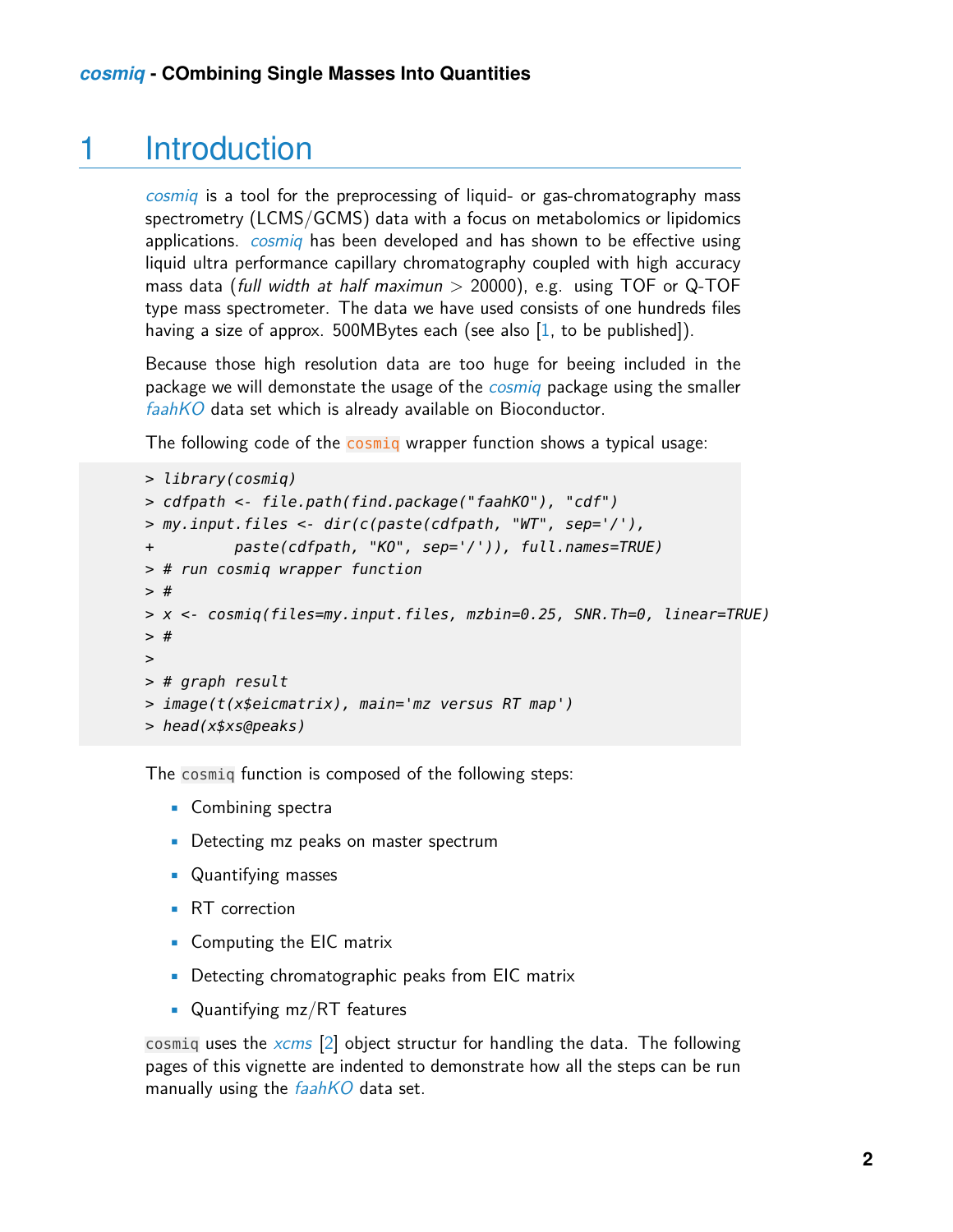## 2 LCMS feature detection step by step using cosmiq

### 2.1 The Input

<span id="page-2-0"></span>The faah knockout dataset [\[3\]](#page-12-2) will be used as input.

```
> library(cosmiq)
> cdfpath <- file.path(find.package("faahKO"), "cdf")
> my.input.files <- dir(c(paste(cdfpath, "WT", sep='/'),
+ paste(cdfpath, "KO", sep='/')), full.names=TRUE)
>#
> # create xcmsSet object
> # todo
> xs <- new("xcmsSet")
> xs@filepaths <- my.input.files
```
Define the phenoData. This is usually done by the unexported method xcms:::phenoDataFromPaths.

```
> class <- as.data.frame(c(rep("KO", 6), rep("WT", 6)))
> rownames(class) <- basename(my.input.files)
> xs@phenoData <- class
```
The [xcms](http://bioconductor.org/packages/xcms) object xs will be used as container to keep all the data.

```
> attributes(xs)
$peaks
<0 x 0 matrix>$groups
<0 x 0 matrix>$groupidx
list()
$filled
integer(0)
$phenoData
       c(rep("KO", 6), rep("WT", 6))
ko15.CDF KO
ko16.CDF KO
```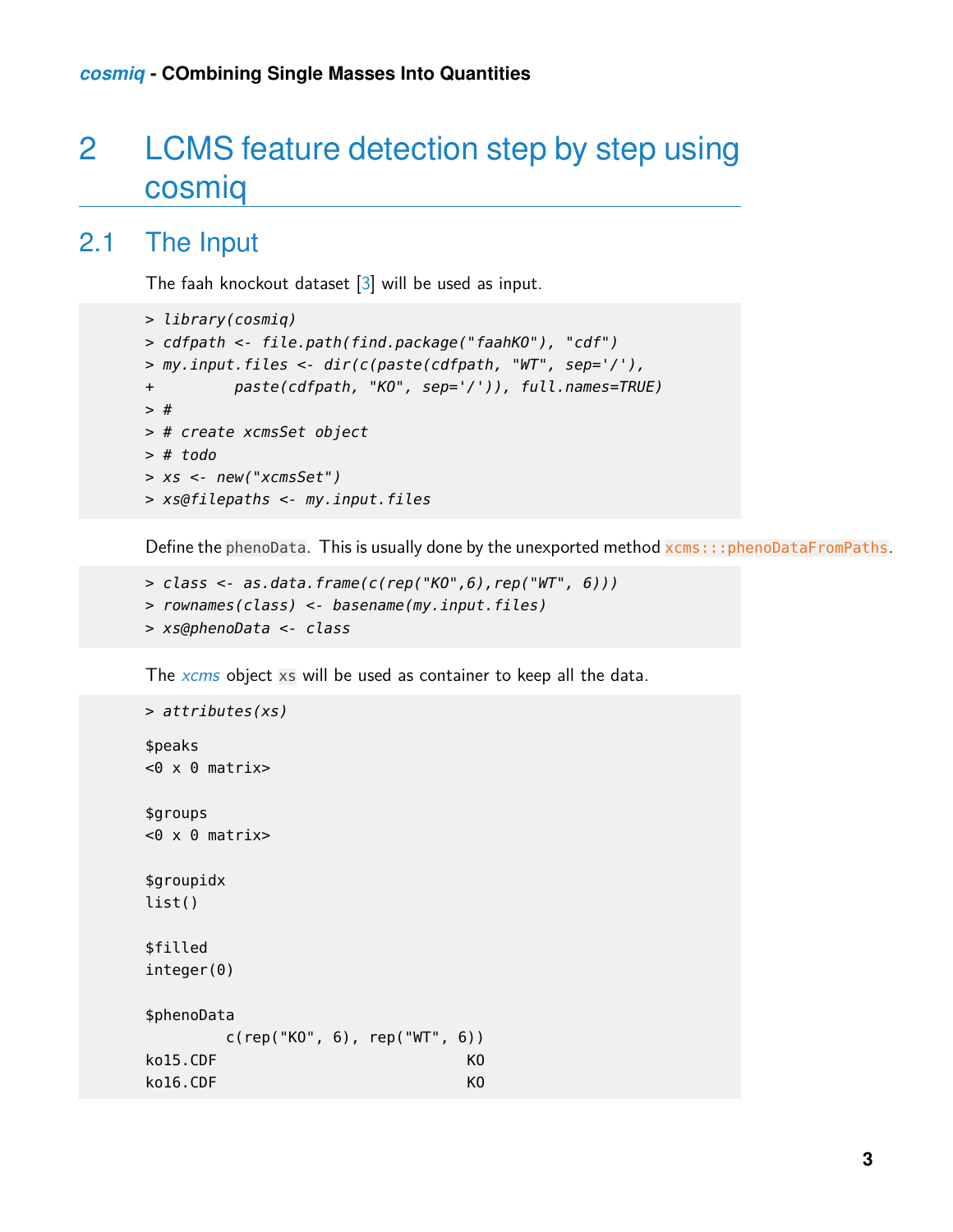| ko18.CDF | K <sub>0</sub> |
|----------|----------------|
| ko19.CDF | K <sub>0</sub> |
| ko21.CDF | K <sub>0</sub> |
| ko22.CDF | K0             |
| wt15.CDF | WT             |
| wt16.CDF | WT             |
| wt18.CDF | WТ             |
| wt19.CDF | WТ             |
| wt21.CDF | WТ             |
| wt22.CDF | WT             |
|          |                |

\$rt

list()

```
$filepaths
```
[1] "/home/biocbuild/bbs-3.16-bioc/R/library/faahKO/cdf/KO/ko15.CDF" [2] "/home/biocbuild/bbs-3.16-bioc/R/library/faahKO/cdf/KO/ko16.CDF" [3] "/home/biocbuild/bbs-3.16-bioc/R/library/faahKO/cdf/KO/ko18.CDF" [4] "/home/biocbuild/bbs-3.16-bioc/R/library/faahKO/cdf/KO/ko19.CDF" [5] "/home/biocbuild/bbs-3.16-bioc/R/library/faahKO/cdf/KO/ko21.CDF" [6] "/home/biocbuild/bbs-3.16-bioc/R/library/faahKO/cdf/KO/ko22.CDF" [7] "/home/biocbuild/bbs-3.16-bioc/R/library/faahKO/cdf/WT/wt15.CDF" [8] "/home/biocbuild/bbs-3.16-bioc/R/library/faahKO/cdf/WT/wt16.CDF" [9] "/home/biocbuild/bbs-3.16-bioc/R/library/faahKO/cdf/WT/wt18.CDF" [10] "/home/biocbuild/bbs-3.16-bioc/R/library/faahKO/cdf/WT/wt19.CDF" [11] "/home/biocbuild/bbs-3.16-bioc/R/library/faahKO/cdf/WT/wt21.CDF" [12] "/home/biocbuild/bbs-3.16-bioc/R/library/faahKO/cdf/WT/wt22.CDF" \$profinfo list() \$dataCorrection integer(0) \$polarity character(0) \$progressInfo list()

\$mslevel numeric(0)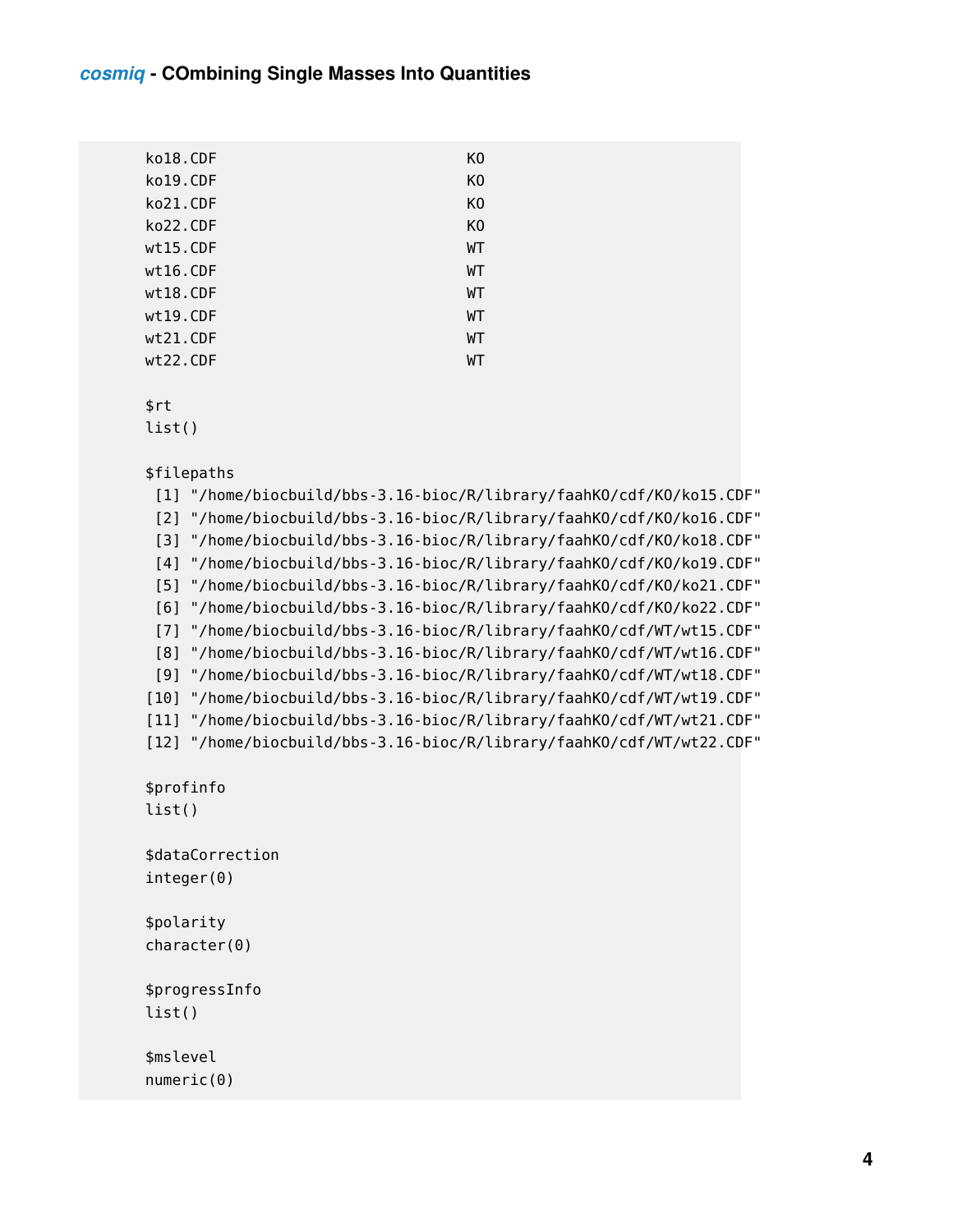```
$scanrange
numeric(0)
$progressCallback
function (progress)
NULL
<bytecode: 0x559c4b46d248>
<environment: namespace:xcms>
$.processHistory
list()
$class
[1] "xcmsSet"
attr(,"package")
[1] "xcms"
```
### <span id="page-4-0"></span>2.2 Combination of mass spectra

The first two processing steps search for relevant mass bins in the dataset. In order to select for optimal bins, we first calculate a combined spectrum. This approach of overlaying and summing intensities of single scans together is usual for applications in flow injection mass spectrometry and aims to improve ion statistics. Not only are mass spectra from all scans from a single LCMS run combined but from all acquired datasets. As a result, signal to noise ratio increases for each additional LCMS run and a master list of observed mass is generated.

```
> x <- combine_spectra(xs=xs, mzbin=0.25,
+ linear=TRUE, continuum=FALSE)
> plot(x$mz, x$intensity, type='l',
+ main='combined spectra',
+ xlab='m/Z', ylab='ion intensity')
>
```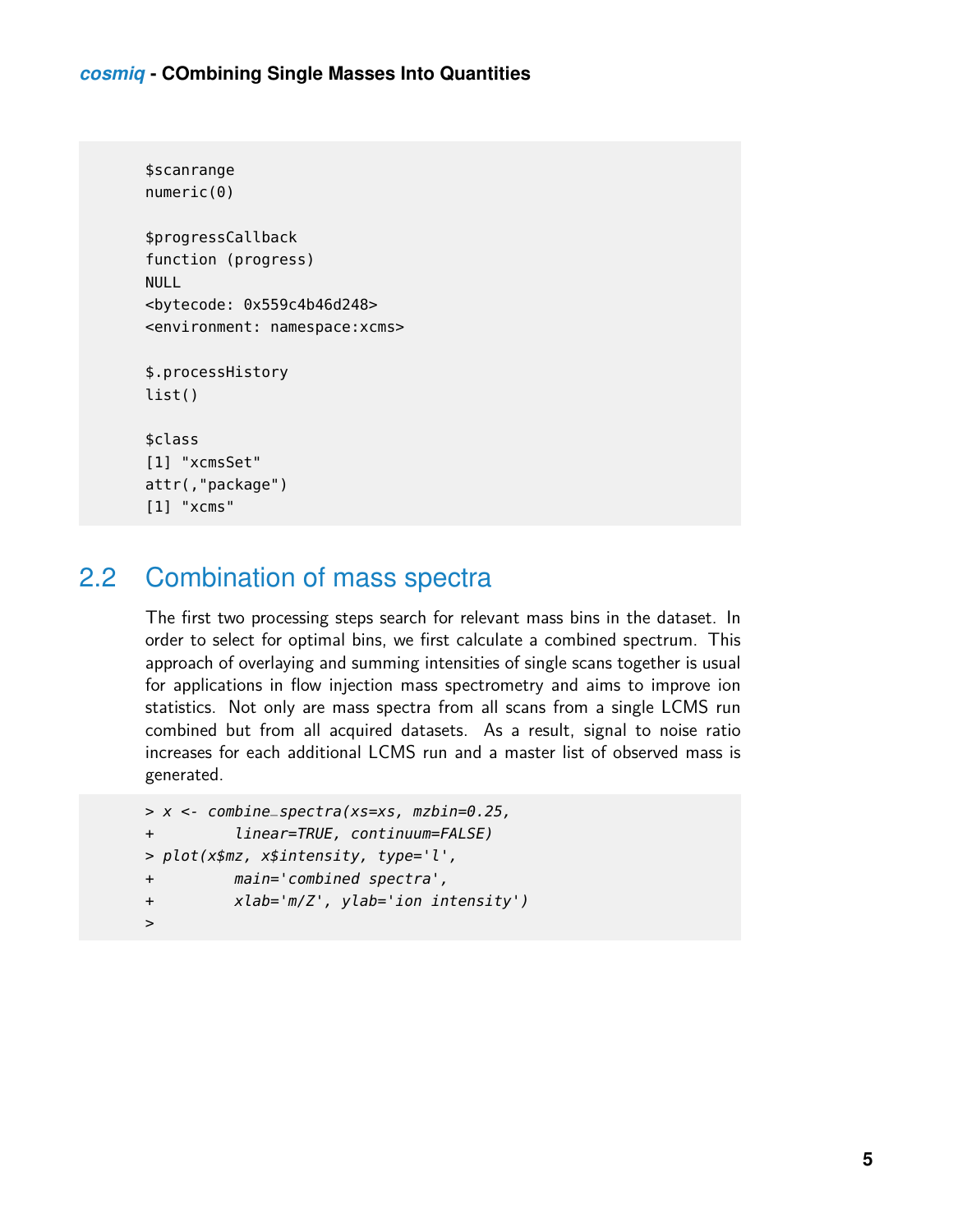**combined spectra**



### <span id="page-5-0"></span>2.3 Detection of relevant masses

Based on this combined master mass spectrum we then determine location and boundaries of each observed mass. A modified peak detection algorithm based on continuous wavelet transformation (CWT) is used for this step [\[4\]](#page-12-3). Peak detection based on CWT has the advantage that a sliding scale of wavelets instead of a single filter function with fixed wavelength is used. This allows for a flexible and automatic approximation of the peak width. As a result it is possible to locate both narrow and broad peaks within a given dynamic range. The CWT algorithm was modified in order to consider overlapping peaks [\[1\]](#page-12-0).

```
> xy <- peakdetection(x=x$mz, y=x$intensity,
```

```
+ scales=1:10,
```

```
+ SNR.Th=1.0,
```
+ SNR.area=20, mintr=0.5)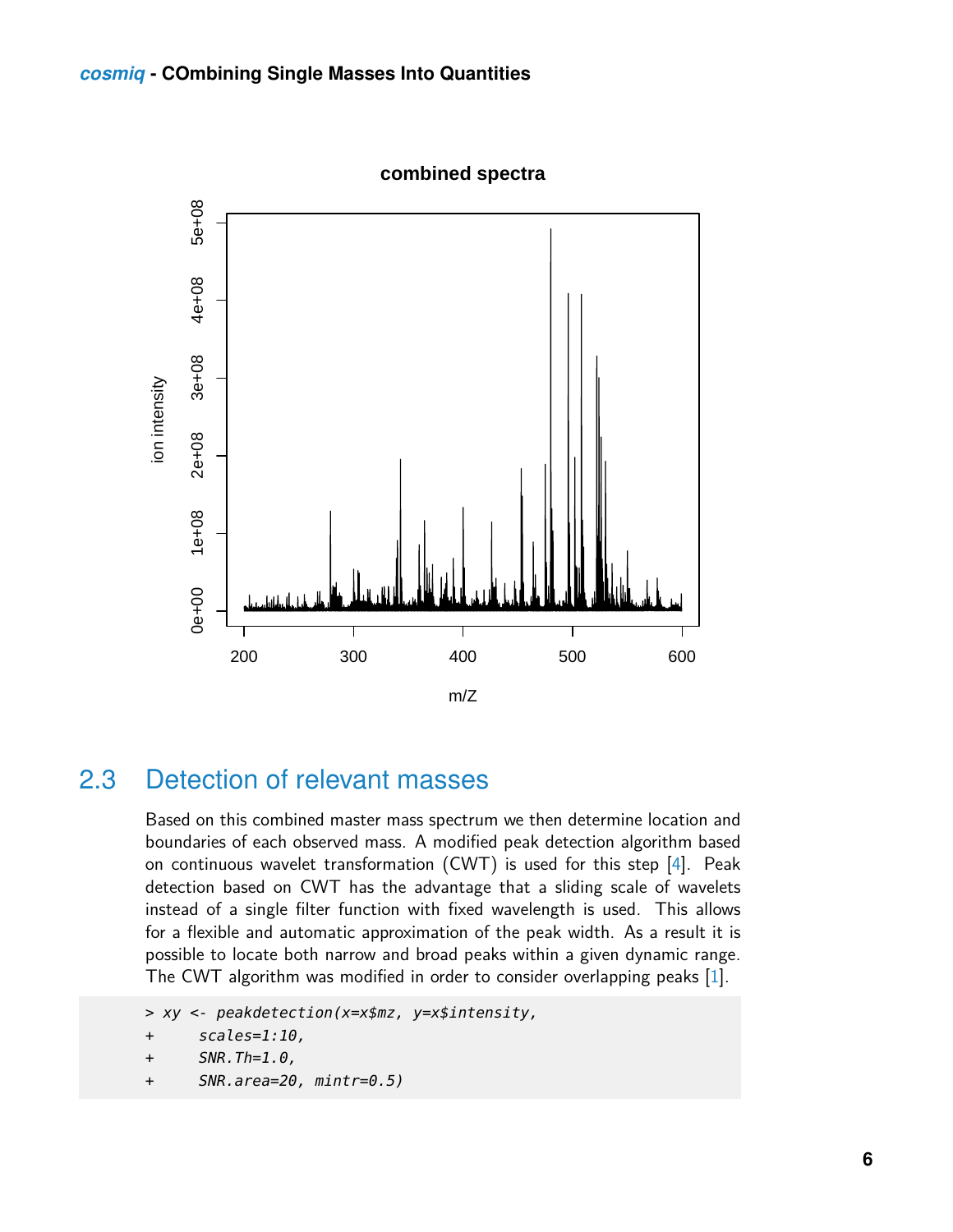```
> id.peakcenter<-xy[,4]
> filter.mz <- 400 < x$mz & x$mz < 450
> plot(x$mz[filter.mz], x$intensity[filter.mz],
+ main='Detection of relevant masses',
+ type='l',
+ xlab='m/Z',
+ ylab='ion intensity')
> points(x$mz[id.peakcenter],
+ x$intensity[id.peakcenter],
+ col='red', type='h')
```
>

#### **Detection of relevant masses**



<span id="page-6-0"></span>m/Z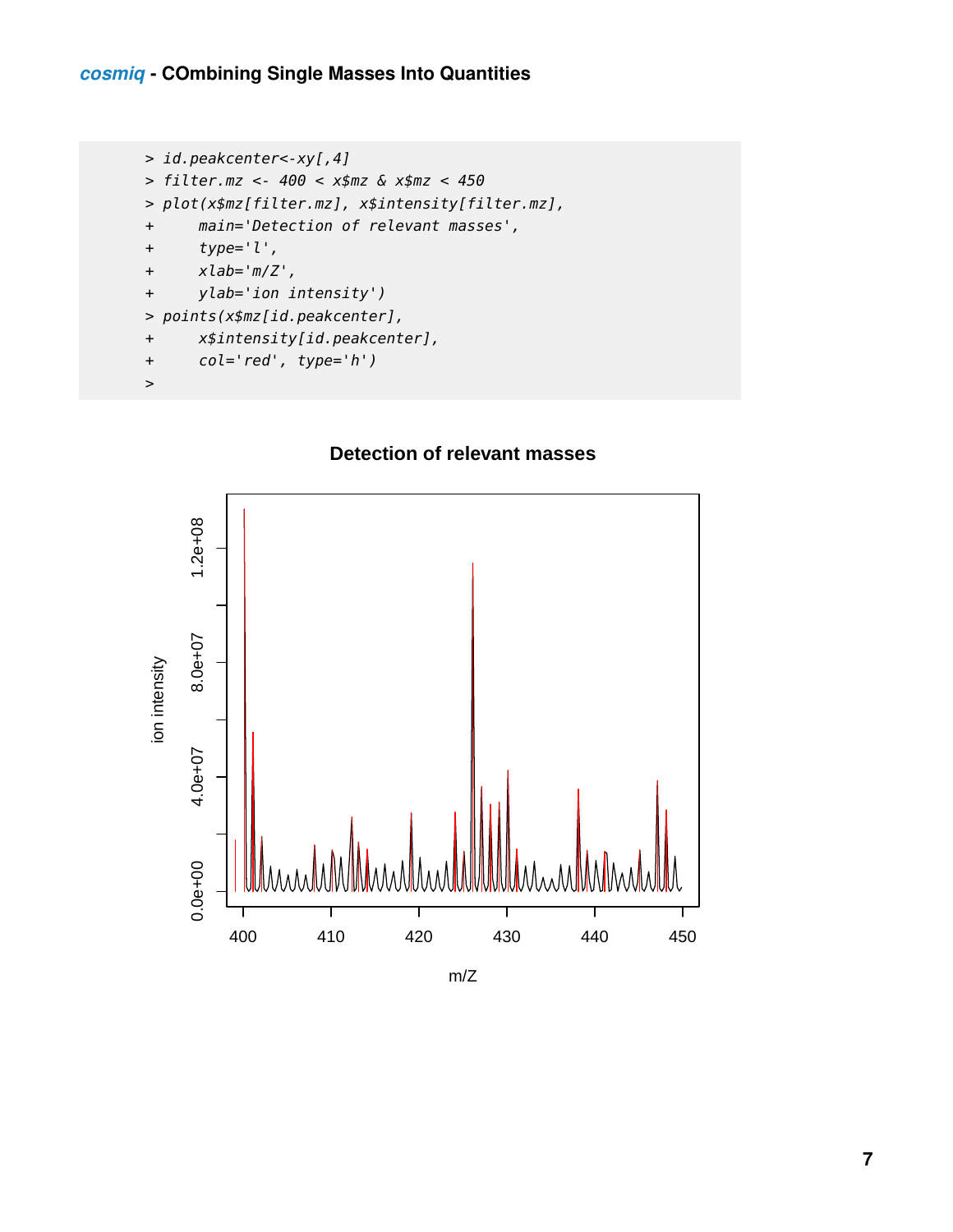### 2.4 Generation and combination of extracted ion chromatograms

Until now only the mz information was considered. In the following processing steps the chromatographic information will be added. For the comparison of different LCMS datasets it is important to consider RT shifts. These shifts are typically caused by technical variations and need to be corrected before chromatographic peaks between different LCMS runs are aligned. For this purpose cosmiq implements xcms retention time alignment using the obiwarp algorithm. For each detected mass in step 2.3 we calculate an extracted ion chromatogram (EIC). In order to determine the elution time for each detected mass, the EICs of every mass are combined between all acquired runs. Again, this combination approach aims for an improvement of the signal-to-noise ratio (SNR).

```
> # create dummy object
> xs@peaks <- matrix(c(rep(1, length(my.input.files) * 6),
+ 1:length(my.input.files)), ncol=7)
> colnames(xs@peaks) <- c("mz", "mzmin", "mzmax", "rt",
+ "rtmin", "rtmax", "sample")
> xs <- xcms::retcor(xs, method="obiwarp", profStep=1,
+ distFunc="cor", center=1)
center sample: ko15.CDF
Processing: ko16.CDF ko18.CDF ko19.CDF ko21.CDF ko22.CDF wt15.CDF wt16.CDF wt18.CDF
>
```
### <span id="page-7-0"></span>2.5 Detection of chromatographic peaks

Based on the combined EICs there is another peak detection step to be performed. The algorithm as described for the peak picking of  $m/z$  signals in Step 2.3 is used also for peak picking in the retention time domain. The final result is a peak table with location and boundaries of each  $mz/RT$  feature. This information will be further used to locate the relevant position in every single LCMS dataset in order to quantify sample specific feature intensities. Because the mz/RT features were detected on the combined mass spectra or EICs of all samples it is not necessary to align features between different LCMS runs as for a typical raw data processing workflow. Instead, a data matrix with intensity values for every mz/RT feature and every sample can be immediately calculated.

> eicmat <- eicmatrix(xs=xs, xy=xy, center=1) > #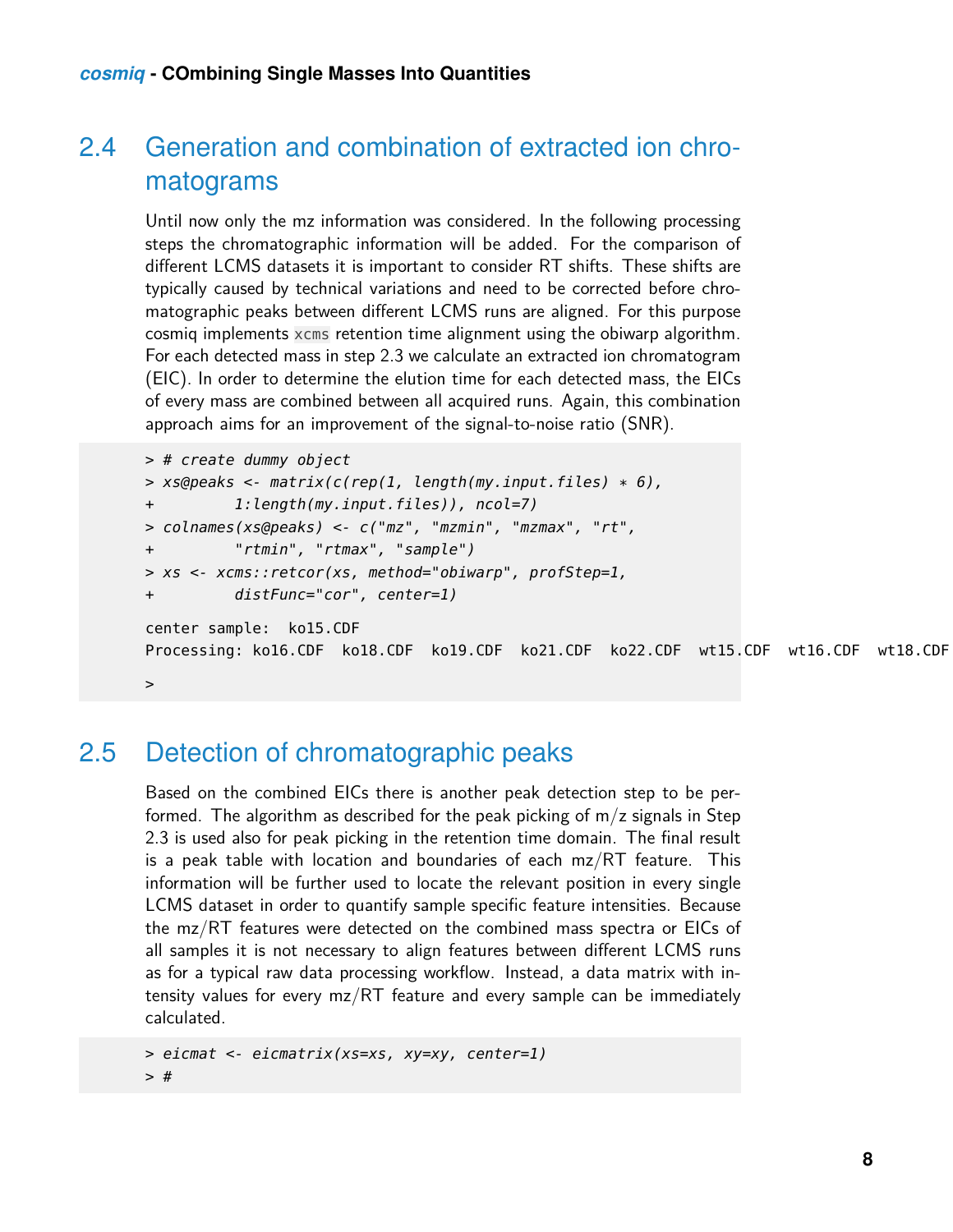```
> # process a reduced mz range for a better package build performance
> (eicmat.mz.random - range(-which(475 < xy[,1] \& xy[,1] < 485))[1] 136 143
> eicmat.filter <- eicmat[eicmat.mz.range[1]:eicmat.mz.range[2],]
> xy.filter <- xy[eicmat.mz.range[1]:eicmat.mz.range[2],]
> #
> # determine the new range and plot the mz versus RT map
> (rt.range <- range(as.double(colnames(eicmat.filter))))
[1] 2501.378 4499.824
> (mz.range<-range(as.double(row.names(eicmat.filter))))
[1] 475.125 483.125
> image(log(t(eicmat.filter))/log(2),
+ main='overlay of 12 samples using faahKO',
+ col=rev(gray(1:20/20)),
+ xlab='rt [in seconds]',
+ ylab='m/z', axes=FALSE)
> axis(1, seq(0, 1, length=6),+ round(seq(rt.range[1], rt.range[2], length=6)))
> axis(2, seq(0, 1, length=4),+ round(seq(mz.range[1], mz.range[2], length=4), 2))
> #
> # determine the chromatographic peaks
> rxy <- retention_time(xs=xs,
+ RTscales=c(1:10, seq(12,32, by=2)),
+ xy=xy.filter,
+ eicmatrix=eicmat.filter,
+ RTSNR.Th=120, RTSNR.area=20)
> ry.r, rt < (ry[, 4] - rt.\n{range[1]} / diff(rt.\n{range})> rxy.mz < (rxy[,1] - mz.random[1]) / diff(mx.random)> points(rxy.rt, rxy.mz, pch="X", lwd=2, col="red")
>
```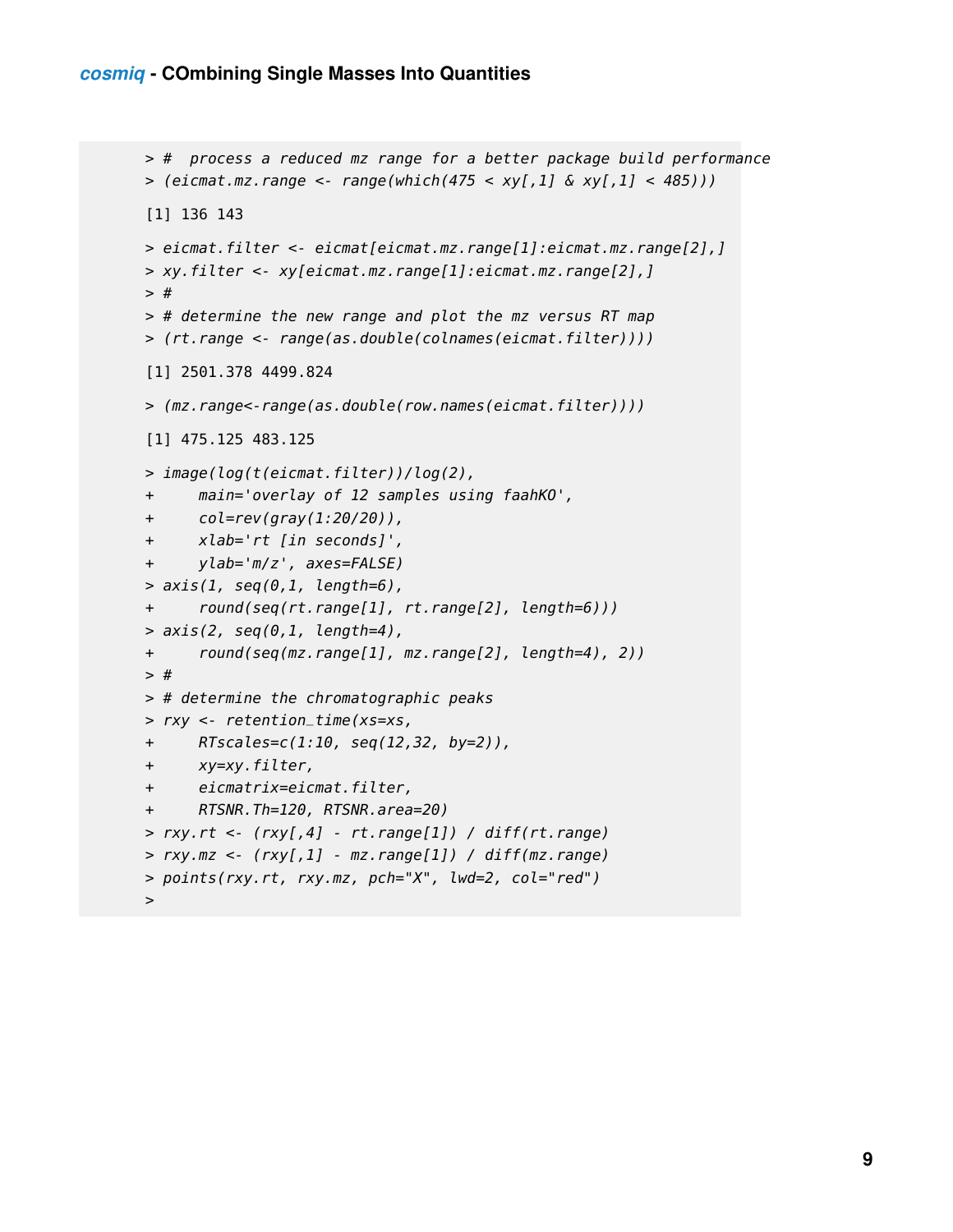

**overlay of 12 samples using faahKO**

### <span id="page-9-0"></span>2.6 Localisation and quantification of detected peaks

With the information about their position in the combined datasets, each individual mz/RT feature is then located in the raw data. Due to the retention time correction, each feature is expected at the same RT position as in the combined EIC. However small shifts in retention time still occur for most of the peaks. In order to locate the correct position of each feature, the EIC of the selected mass is calculated for the whole retention time. This EIC is filtered with CWT using only the scale where the feature was optimally located on the combined EIC in step 3. Local maxima are calculated on this transformed data and the maximum with the closest position to the expected retention time is chosen.

<span id="page-9-1"></span>> xs <- create\_datamatrix(xs=xs, rxy=rxy)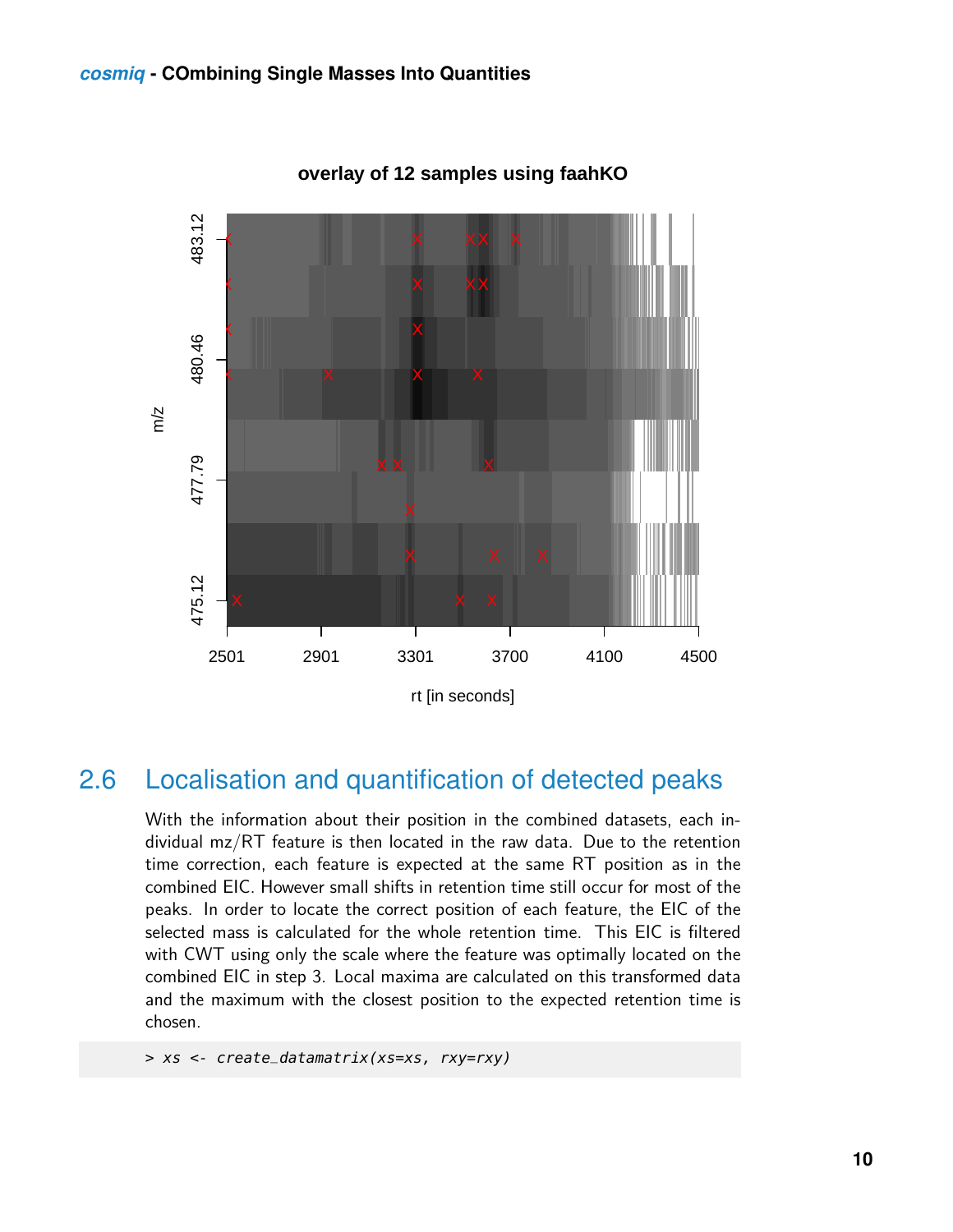### 2.7 The Output

The output is a xcmsSet object including all necessary information (peak location and peak area), for further data analysis (statistics, metabolite database information).

```
> peaktable <- xcms::peakTable(xs)
```

```
> idx <- order(rowSums(peaktable[,8:19]), decreasing=TRUE)
> head(peaktable[idx,])
```
mz mzmin mzmax rt rtmin rtmax npeaks ko15.CDF 13 480.125 479.625 480.625 3308.894 3269.770 3346.453 12 50056575 16 481.125 480.625 481.625 3308.894 3269.770 3346.453 12 13099239 20 482.125 481.625 482.625 3587.456 3556.157 3625.015 12 9236049 1 475.125 474.625 475.625 2543.632 2501.378 2620.315 12 5186949 14 480.125 479.625 480.625 3563.981 3517.033 3599.975 12 3793218 18 482.125 481.625 482.625 3308.894 3269.770 3346.453 12 2436222 ko16.CDF ko18.CDF ko19.CDF ko21.CDF ko22.CDF wt15.CDF wt16.CDF 13 49188674.0 42604200 32851699 32167083 28232603.9 50843962 53491143.1 16 12892410.4 11239241 8722476 8416403 7386527.2 13329889 13761044.0 20 9808221.2 9208821 5944353 6643533 4673246.6 6213538 9478365.3 1 487408.5 5335581 6752928 1041640 325511.9 5199330 390509.4 14 3609194.9 3262888 2278957 2281626 1919592.2 3233217 3710765.2 18 2411749.0 2178509 1850595 1760885 1513305.6 2430864 2558690.9 wt18.CDF wt19.CDF wt21.CDF wt22.CDF 13 44170198 31030988 33940727 26817322.5 16 11389325 8178813 8871975 7162358.7 20 8806739 7065545 6784720 5304007.7 1 4955608 7390373 1091445 332135.6 14 3778748 2791484 2661820 1700321.2 18 2246852 1680231 1852049 1488797.2  $\,$ 

## <span id="page-10-0"></span>3 Session information

An overview of the package versions used to produce this document are shown below.

• R version 4.2.0 RC (2022-04-21 r82226), x86\_64-pc-linux-gnu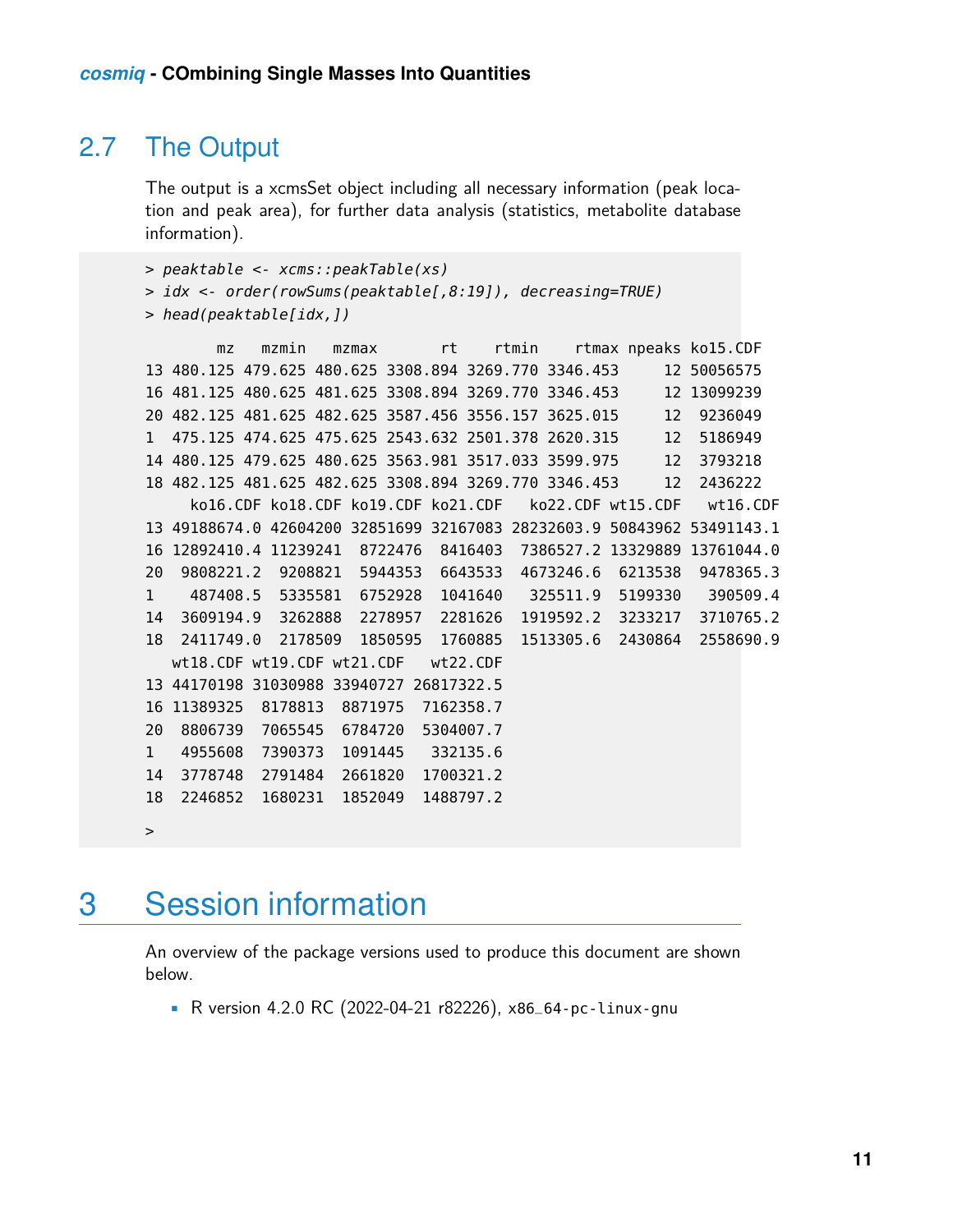- Locale: LC\_CTYPE=en\_US.UTF-8, LC\_NUMERIC=C, LC\_TIME=en\_GB, LC\_COLLATE=C, LC\_MONETARY=en\_US.UTF-8, LC\_MESSAGES=en\_US.UTF-8, LC\_PAPER=en\_US.UTF-8, LC\_NAME=C, LC\_ADDRESS=C, LC\_TELEPHONE=C, LC\_MEASUREMENT=en\_US.UTF-8, LC\_IDENTIFICATION=C
- Running under: Ubuntu 20.04.4 LTS
- Matrix products: default
- BLAS: /home/biocbuild/bbs-3.16-bioc/R/lib/libRblas.so
- LAPACK: /home/biocbuild/bbs-3.16-bioc/R/lib/libRlapack.so
- Base packages: base, datasets, grDevices, graphics, methods, stats, stats4, utils
- Other packages: Biobase 2.57.0, BiocGenerics 0.43.0, BiocParallel 1.31.0, MSnbase 2.23.0, ProtGenerics 1.29.0, Rcpp 1.0.8.3, S4Vectors 0.35.0, cosmiq 1.31.0, mzR 2.31.0, xcms 3.19.0
- Loaded via a namespace (and not attached): BiocManager 1.30.17, BiocStyle 2.25.0, DBI 1.1.2, DEoptimR 1.0-11, DelayedArray 0.23.0, GenomeInfoDb 1.33.1, GenomeInfoDbData 1.2.8, GenomicRanges 1.49.0, IRanges 2.31.0, MALDIquant 1.21, MASS 7.3-57, MassSpecWavelet 1.63.0, Matrix 1.4-1, MatrixGenerics 1.9.0, MsCoreUtils 1.9.0, MsFeatures 1.5.0, R6 2.5.1, RANN 2.6.1, RColorBrewer 1.1-3, RCurl 1.98-1.6, SummarizedExperiment 1.27.0, XML 3.99-0.9, XVector 0.37.0, affy 1.75.0, affyio 1.67.0, assertthat 0.2.1, bitops 1.0-7, cli 3.3.0, clue 0.3-60, cluster 2.1.3, codetools 0.2-18, colorspace 2.0-3, compiler 4.2.0, crayon 1.5.1, digest 0.6.29, doParallel 1.0.17, dplyr 1.0.9, ellipsis 0.3.2, evaluate 0.15, faahKO 1.37.0, fansi 1.0.3, fastmap 1.1.0, foreach 1.5.2, generics 0.1.2, ggplot2 3.3.5, glue 1.6.2, grid 4.2.0, gtable 0.3.0, htmltools 0.5.2, impute 1.71.0, iterators 1.0.14, knitr 1.39, lattice 0.20-45, lifecycle 1.0.1, limma 3.53.0, magrittr 2.0.3, matrixStats 0.62.0, munsell 0.5.0, mzID 1.35.0, ncdf4 1.19, parallel 4.2.0, pcaMethods 1.89.0, pillar 1.7.0, pkgconfig 2.0.3, plyr 1.8.7, pracma 2.3.8, preprocessCore 1.59.0, purrr 0.3.4, rlang 1.0.2, rmarkdown 2.14, robustbase 0.95-0, scales 1.2.0, tibble 3.1.6, tidyselect 1.1.2, tools 4.2.0, utf8 1.2.2, vctrs 0.4.1, vsn 3.65.0, xfun 0.30, yaml 2.3.5, zlibbioc 1.43.0